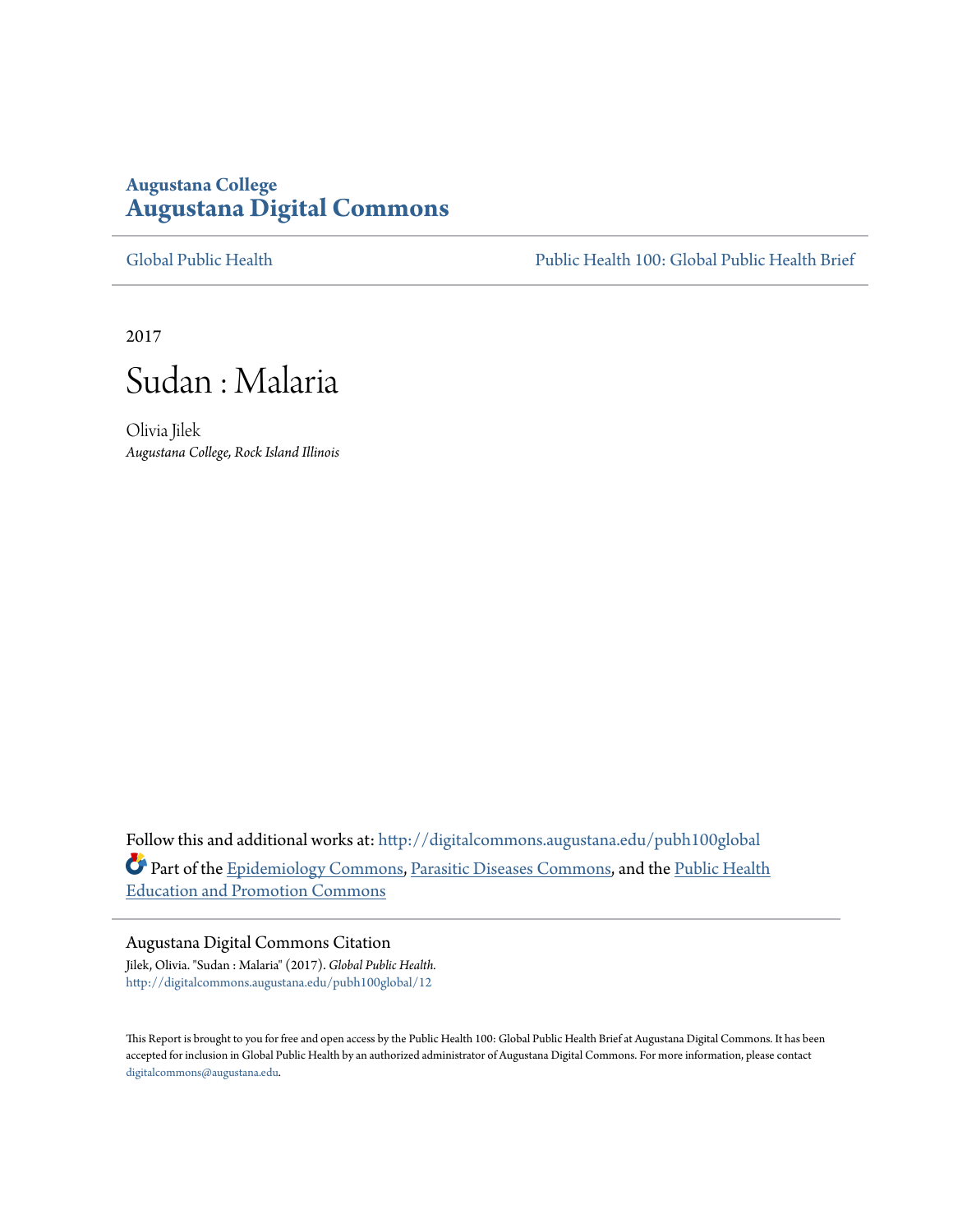## **Name:** Sudan

**Location:** Sudan is located in northeastern Africa. It borders the Red Sea and lies in between Egypt and Eritrea. ("About Sudan," 2017).



[http://www.worldatlas.com/webimage/countrys/afric](http://www.worldatlas.com/webimage/countrys/africa/sd.htm) [a/sd.htm](http://www.worldatlas.com/webimage/countrys/africa/sd.htm)

**Population:** The most recent population census shows a total of 37,345,935 people living in Sudan. The most prominent ethnicities include Sudanese Arab (making up almost 70% of the population), Fur, Beja, Nuba, and Fallata. In terms of religion, Sudan is a majority Sunni Muslim with a small Christian minority ("About Sudan," 2017).

**Political Structure:** The country has a presidential republic form of government ("Africa:: Sudan," 2017).

**Major Challenges:** Some of the major challenges that Sudan faces come from the lack of healthcare available. A vast majority of doctors and healthcare providers are located in Khartoum, the capital and largest city, but this means thousands are unable to receive the care they need. Food shortage is another large issue in Sudan, with four in ten households not having enough food ("Poverty and Healthcare," 2017).

**Health Problem Description:** A rather large malaria problem still exists in Sudan today, with an estimated nine million case in 2002, and the number of deaths totaling 44,000 (Abdalla et al., 2007).

**Basic Epidemiology:** Children that are under five years of age have the highest burden. Males have the highest incidence and mortality, but females lost more DALYs (Disability Adjusted Life Years). DALYs are composite indicators that summarize mortality and disability information in one number. Due to malaria mortality, episodes, anemia, and neurological sequelae, in 2002 Sudan lost 2,877,000 DALYs (Abdalla et al., 2007). Some major risk factors for malaria include environment because the disease is more prevalent during rainfall. Where you are located in Sudan typically is large risk factor because malaria is seen less often in urban cities and irrigated areas adjacent to the Nile River (Hussein et al., 2017).



http://www.mosquitomagnet.com/advice/mosquitoinfo/mosquito-borne-diseases/malaria

**Identification:** Individuals that have malaria almost always have a fever; typically there is a headache and a body ache, and vomiting. However the best way to determine if a person has malaria is through a blood test. Some interventions into preventing malaria include insecticidetreated bed nets and the use of insecticide